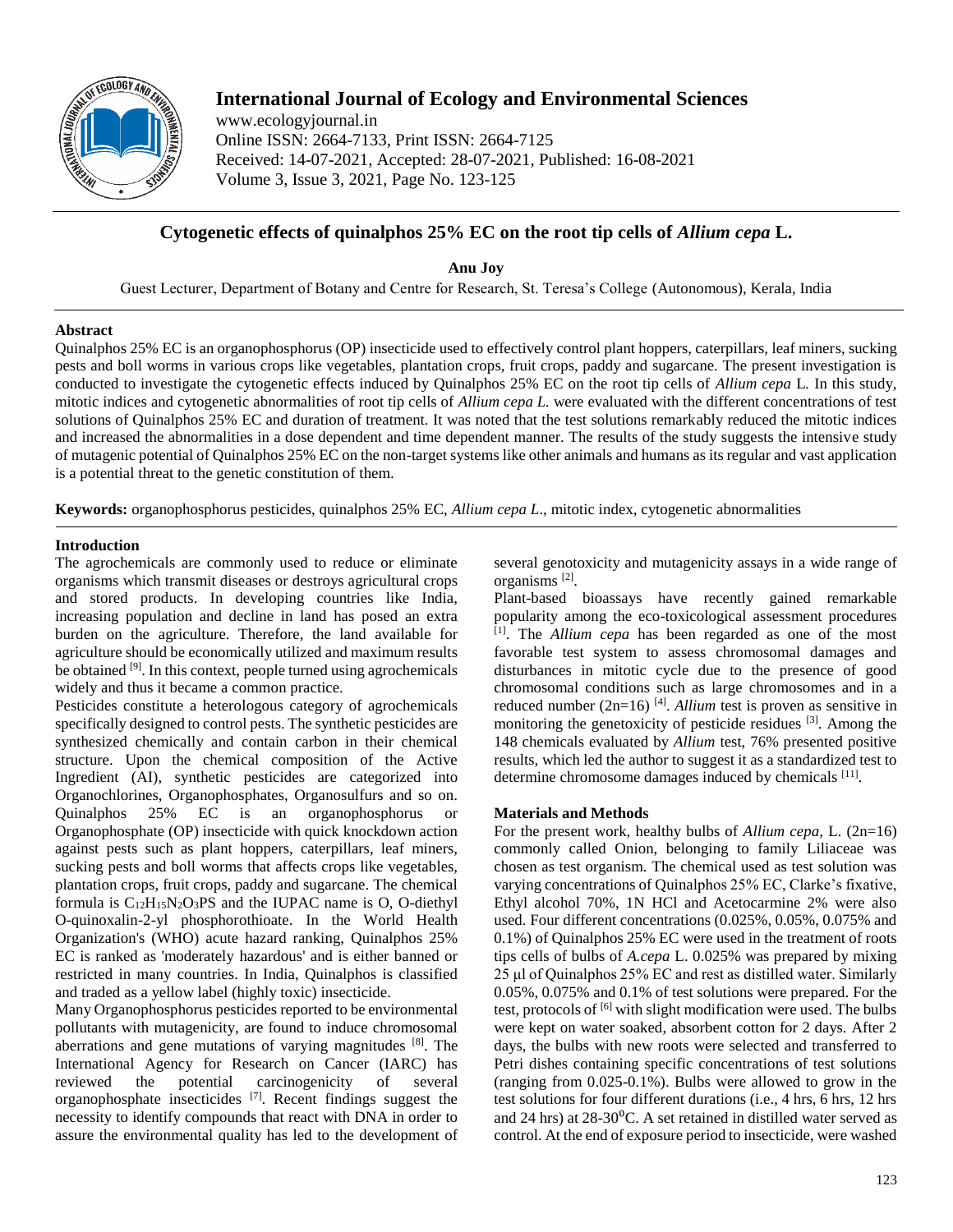and the roots were carefully excised from the bulb. They were fixed in freshly prepared Clarke's fixative and then transferred to 70% ethyl alcohol and stored in a refrigerator. Upon examination, fixed roots were washed, blotted to dry and hydrolyzed in 1N for 5 min at  $60^{\circ}$ C which is followed by washing and staining roots with Acetocarmine 2%. Each of the stained root tips were transferred to slides where their deeply stained tip portion is cut off and taken for squash preparation by pressing a cover slip over it. The cover slips were sealed on the slides with nail polish [10] to prevent drying out.

The slides were examined under a compound microscope. At least 1000 cells (about 200 cells scored per slide) for each concentration and control were analyzed at x 400 magnification. Mitotic Index/MI (%) of each treatment was calculated  $[4, 5]$  as,

$$
Mitotic Index/MI (%) = \frac{Number of dividing cells}{Total number of cells observed} x 100
$$

The different types of aberrations were studied in detail and the frequency of aberrations (%) was calculated using the formula,

 $Percentage of aberrations = \frac{Number of aberrant cells}{Total number of cells observed}$  $- x 100$ 

#### **Conclusion**

The use of organophosphorus pesticides has assumed considerable significance in modern agricultural practices. However the extensive use of these pesticides results in their widespread distribution in the environment and also creates many problems such as toxicity to non-target organisms, persistence and combined effects with other agro-biochemicals and environmental factors. The *A. cepa* assay has been used widely to study genotoxicity of many pesticides revealing that these compounds can induce chromosomal aberrations in root meristems of *A.cepa*, <sup>[3]</sup>. This test provides an important method for screening environmental contamination and their results can be used as a warning to other test systems [2].

The present investigation on effect of Quinalphos 25% EC in the root tip cells of Allium cepa showed there is a significant difference in the mitotic indices of control and treated groups (Table 1).The values of mitotic index decreased with increasing concentrations of the test solutions and duration of the exposure. Furthermore the test solutions induced various types of cytogenetic abnormalities on root tip cells of *A.cepa* with frequencies or percentage of abnormalities are given in the Table 2.

**Table 1:** Effect of Quinalphos 25% EC on the Mitotic indices of root tip cells of *A.cepa* L. at various concentrations of Quinalphos 25 % EC and duration of treatment.

| Concentration of test solution (Quinalphos 25 % EC) | Mitotic Indices $(\% )$ in each duration (hrs) of treatment |         |                   |          |  |
|-----------------------------------------------------|-------------------------------------------------------------|---------|-------------------|----------|--|
|                                                     | 4 hrs                                                       | 6 hrs   | 12 <sub>hrs</sub> | $24$ hrs |  |
| 0.025%                                              | 53.14 %                                                     | 48.09 % | 43.72 %           | 31.28 %  |  |
| 0.05%                                               | 52.48 %                                                     | 48.04 % | 42.20 %           | 31.58 %  |  |
| 0.075%                                              | 51.26 %                                                     | 46.44 % | 40.95 %           | 29.50 %  |  |
| $0.1\%$                                             | 50.24 %                                                     | 45.32 % | 40.28 %           | 28.58 %  |  |
| Control                                             | 86.60 %                                                     | 86.41 % | 86.59 %           | 88.05 %  |  |

Table 2: Frequencies (%) of cytogenetic abnormalities noted on *A.cepa* root tip cells with respect to concentration of test solution and duration of treatment.

| Concentration of test solution (Quinalphos 25 % EC) <sup>P</sup> | Frequency (%) of cytogenetic abnormalities noted in each duration (hrs) of treatment |         |          |          |  |  |
|------------------------------------------------------------------|--------------------------------------------------------------------------------------|---------|----------|----------|--|--|
|                                                                  | 4 hrs                                                                                | 6 hrs   | $12$ hrs | $24$ hrs |  |  |
| 0.025%                                                           | 2.77 %                                                                               | 8.32 %  | 12.17 %  | 14.05 %  |  |  |
| 0.05%                                                            | 3.26 %                                                                               | 9.69%   | 12.37 %  | 15.76 %  |  |  |
| 0.075%                                                           | 5.33 %                                                                               | 10.76 % | 13.54 %  | 15.06 %  |  |  |
| $0.1\%$                                                          | 7.93 %                                                                               | 11.86 % | 14.54 %  | 16.63%   |  |  |
| Control                                                          | $0.04\%$                                                                             | 0.043%  | $0.53\%$ | 0.91%    |  |  |

The different types of aberrations recorded were nuclear lesions, binucleate or multinucleate cells, cells with prematurely condensed nuclei, nucleoids, nuclear disintegration, bizarre nuclei and giant cells. Sticky prophase, prophase arrest, telomere puffing, Sticky metaphase, C-mitosis, Multipolar anaphase, sticky anaphase, star anaphase, anaphase bridges, tropokinesis and Laggards, Diagonal telophase, Sticky telophase and telophase with deleating cytokinesis.

In conclusion, the results of this study shows the mitodepressive as well as the cytotoxic and genotoxic potential of Quinalphos 25% EC insecticide on *Allium cepa* which could present toxic risks on human health and environment. Therefore, it is suggested to test the mutagenic potential of Quinalphos 25% EC intensively furthermore its judicial application is recommended in the agricultural practices.

#### **References**

- 1. Cresencio C, Cabuga Jr, Julene Joy Z Abelada, Rene Tose Q Apostado, Brent Joy H Hernando, John Erick C Lador *et al*. *Allium cepa* test: An evaluation of genotoxicity. Proceedings of the International Academy of Ecology and Environmental Sciences,2017:7(1):12-19.
- 2. Daniela Morais Leme, Maria Aparecida Marin-Morales. *Allium cepa* test in Environmental Monitoring: A review on its application. Mutation Research,2009:682(1):71-81.
- 3. D Feretti, Zerbini C Zani, E Ceretti, M Moretti, S Monarca. Allium cepa chromosome aberration and micronucleus tests applied to study genotoxicity of extracts from pesticidetreated vegetables and grapes. Food addit Contam,2007:24(60):561-572.
- 4. G Fiskesjö. The *Allium* test as a standard in environmental monitoring. Hereditas,1985:102(1):99-112.